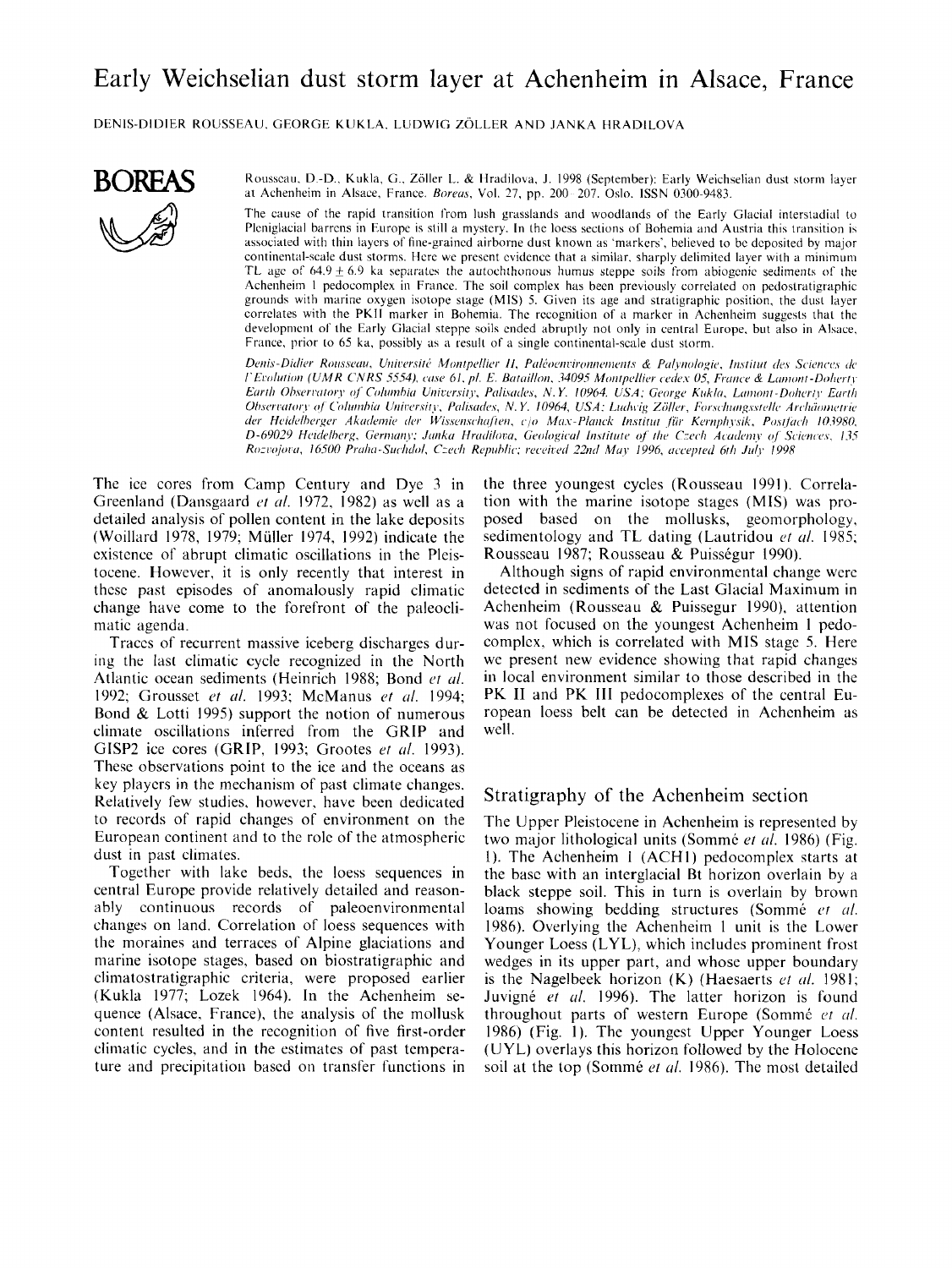

Legend

Last climatic cvcle : UYL: Upper Younger Loess. K: Nagelbeek horizon, LYL: Lower Younger Loess, ACH1: Achenheim 1 pedocomplex.

Penultimate climatic: **cvck** : UOL: Upper Older Loess **of Saalian** age, ACH2: Achenheim 2 peclocomplex.

Terrace sediments *(TS)* interpreted as corresponding to MIS **12-** 13 (Ro~isseau 1987).



Fig. 1. Location of the Hurst brickyard in Achenheim near Strasbourg in Alsacc, France (from Heim *et al.* 1982, modified). Stratigraphy in the three walls of the brickyard. The main section with detailed record of the sedimcnts of the last climatic cycle in the paleodepression, previously studied and described by Somme *ef ril.* (1986) and Rousseau *et ul.*  (1998), marked by a downward pointing arrow. Also showing the position sediments of the penultimate cycle (UOL and the Achenhcim 2 pedocomplex). K indicates the Nagelbeck level. New section described in this paper marked by an upward arrow. Elevation in meters above sea level.

studies of the Achenheim loess were undertaken in the Hurst brickyard, where the sediments of the last and penultimate climate cycles are well exposed (Fig. I). The sequence of the last climatic cycle is best represented in the southern exposure, where it fills a paleovalley (Rousseau *et d.* 1994, Fig. 2). The sequence is exceptionally well subdivided and complex but shows clear lithologic and pedologic parallels with other sequences in Northern France and Normandy, believed to be of the same age (Lautridou *et al.* 1985; Sommé et al. 1986). Detailed interregional correlation is difficult and has not yet been attempted.

In the northern wall of the Hurst brickyard, away from the paleovalley at a site referred to as a 'new section', a more typical sequence of Achenheim 1 complex was studied, The Upper Older Loess (UOL) is here overlain by the soil complex about 3 m thick (Figs. 1 and 2). **A** brown Bt horizon *55* cm thick with krotovinas is at the base (Fig. 2). Black, 80-cm-thick chernozemic steppe soil with abundant signs of reworking by worms follows. On top of this soil is a layer of light-colored, fine-grained silt, some  $10-15$ cm thick. The base of the layer is sharp and has not been reworked by pedofauna, a typical feature of markers (Kukla 1961). This silt is overlain by some 90 cm of pellet sands. The lower 30 cm is dark, consisting of well-bedded, sand-sized pellets of reworked chernozem. The remaining upper layer. is brown, com-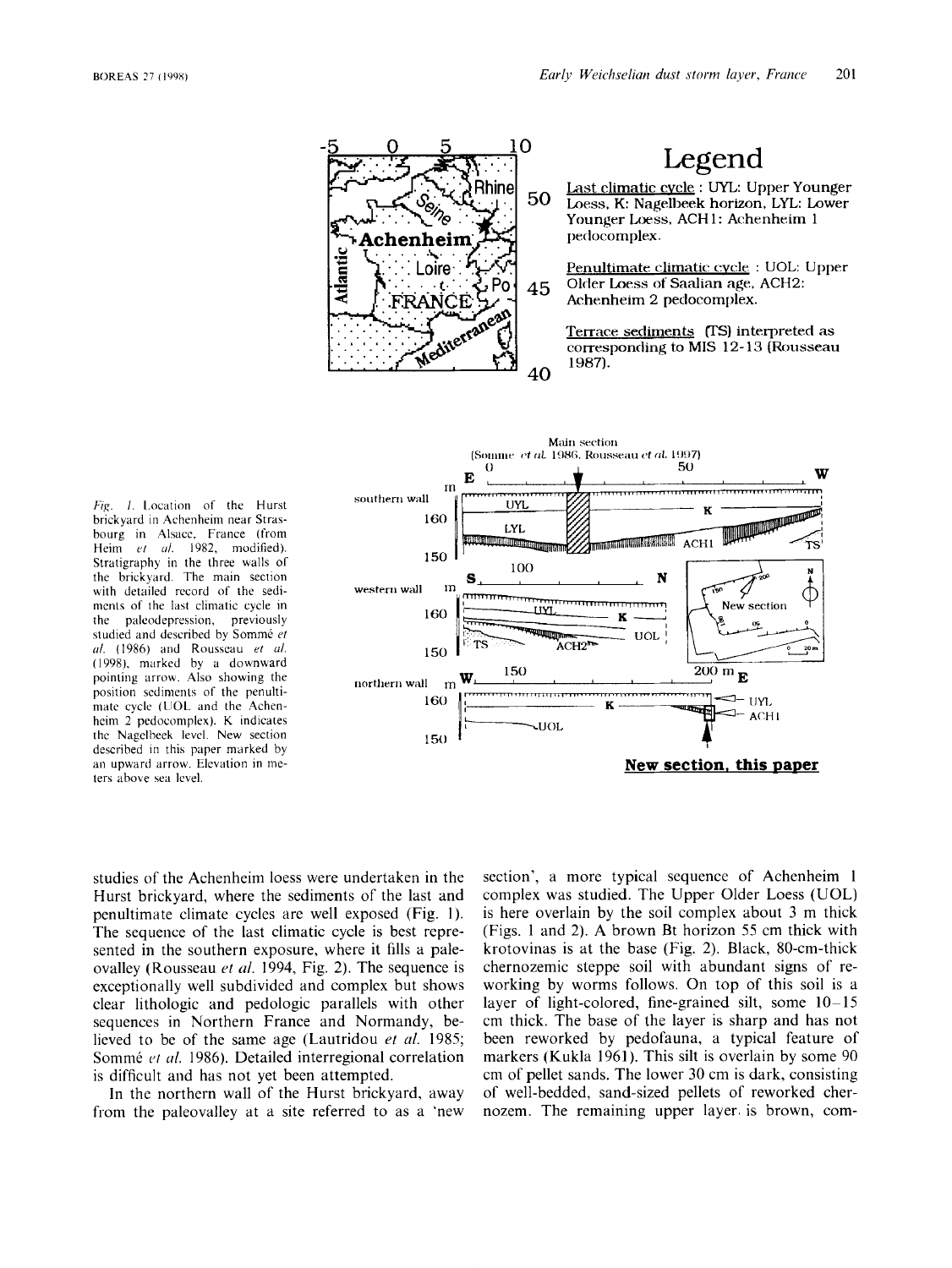

*Fig. 2.* General stratigraphy of the Achenheim 1 pedocomplex in the new section described in this paper. Lithology, thermoluminescence dates and the low field magnetic susceptibility (mean in full, range of the 10 measurements dotted). Depth below the surface of the excavation. Holocene soil was removed

posed mainly of reworked Bt pellets. The layer is covered by a band of redeposited concretions (some up to 10 cm in diameter), which were probably derived from the reworked C-Ca horizon of the Achenheim **1** complex. The Weichselian Lower Younger Loess (LYL), follows. The sequence of black-, then brown- and finally white-spotted pellet sands, overlying the marker is in the inverse order of the pedogenic horizons underlying the marker. Obvious signs of a root network of grass or of pedofauna burrowing, both of which are common in loess, are absent in the marker.

In order to correlate this sequence with the rest of the Achenheim exposure and with other Pleistocene localities in Europe, we measured both the low field magnetic susceptibility and the thermoluminescence of the sediments.

Magnetic susceptibility **(MS)** permits rapid characterization of lithologic differences in eolian deposits (Beget *or ul.* 1990; Heller & Liu 1982; Kukla 1987). Correlations among individual loess sequences in China as well as of the loess with deep-sea cores (Kukla *cf ul.* 1988, 1990; Ding *et ul.* 1995; Hovan & Rea 1991; Xiao *et ul.* 1995; Kukla & Cilek 1996), and ice cores (Petit *ot ul.* 1990) are facilitated by the use of this parameter. The susceptibility in the soils is generally higher than in the loess layers. This is true in Europe, China, North America and Western Asia (Kukla *et id.* 1988, 1990; An *et uf.* 1991; Forster & Heller 1994; Rousseau & Kukla 1994; Shackleton *et* 

*u/.* 1995), but not in Alaska (Beget *et u/.* 1990).

We measured the magnetic susceptibility in Achenheim with the portable Bartington MS2 unit at the frequency of 0.58 Khz. After cleaning the section, 10 readings were obtained and averaged at each level, spaced at 10 cm intervals.

## Results

The low field magnetic susceptibility shows values varying between  $7$  and  $42 \times 10^{-8}$  m<sup>3</sup> kg<sup>-1</sup> (Fig. 3). The highest values are in the Bt horizon. In the Saalian loess (UOL), the susceptibility (MS) values are relatively stable, at around *7* units. Above the loess, in decalcified soil, the MS values increase progressively, reaching  $42 \times 10^{-8}$  m<sup>3</sup> kg <sup>+</sup> at the top of the Bt horizon. Within the chernozemic soil, **MS** decreases to around  $27 \times 10^{-8}$  m<sup>3</sup> kg<sup>-1</sup>. The fine-grained silt of the marker is characterized by low **MS** with a minimum of  $22 \times 10^{-8}$  m<sup>3</sup> kg<sup>-1</sup>. At the boundary between the silt and the pellet sands, the MS values climb again to around  $28 \times 10^{-8}$  m<sup>3</sup> kg<sup>-1</sup>, remaining relatively stable within the dark-brown pellet sands. The average value here is almost the same as that in the top of the chernozemic soil, pointing to the common source of both materials. In the brown and reddish-brown pellet sands, the MS values increase and reach 35. Finally, the susceptibility gradually decreases in the upper part of the pellet sands and in the Lower Younger Loess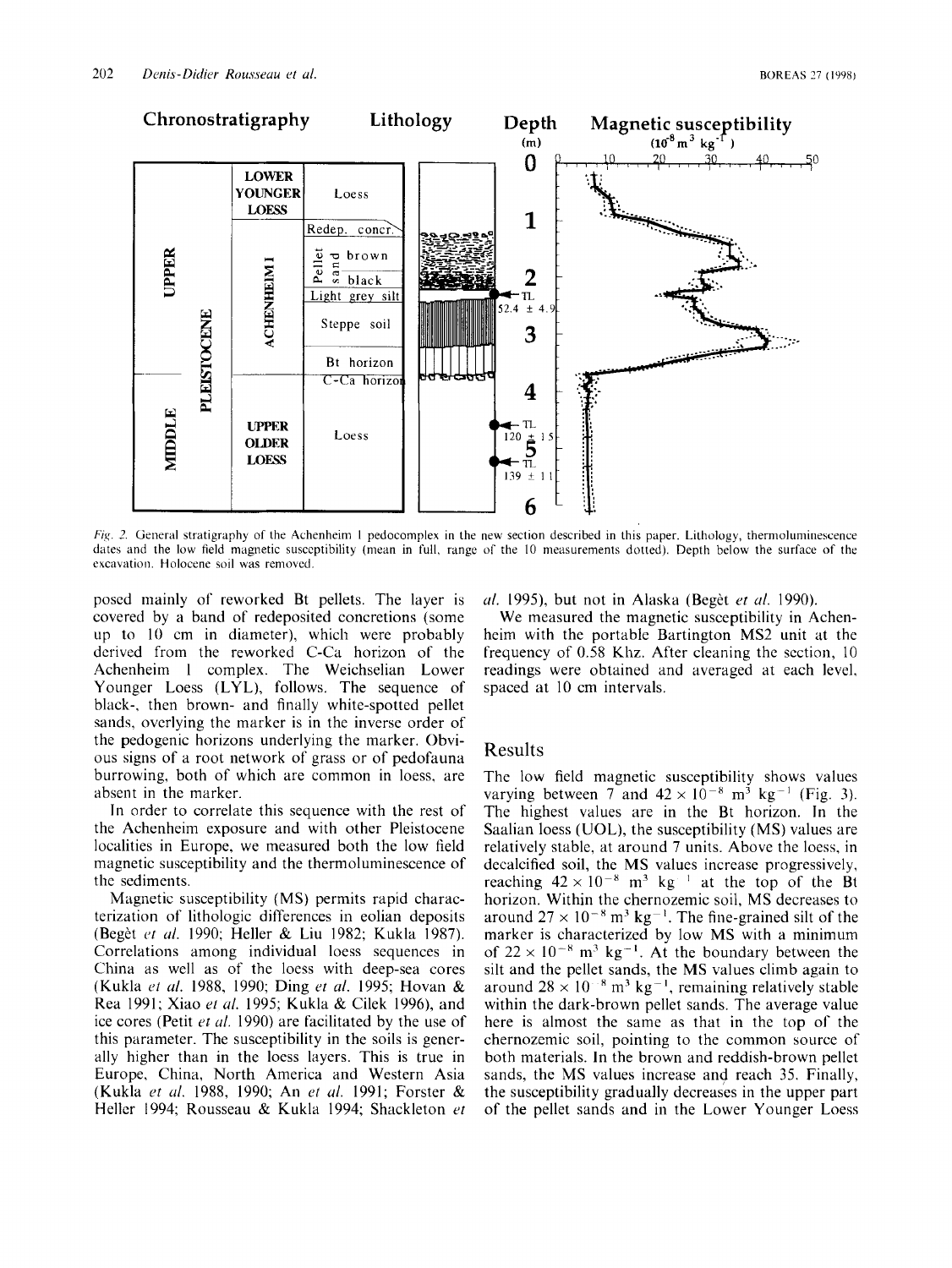

*Fig.* 3. Synthetic stratigraphy of the last glacial cycle in the loess sequences in the Czech Republic. Litho-pedostratigraphy, paleomagnetic (PMG) and **I4C** determinations. Dated levels indicated by arrows. Stratigraphic position of markers I and II. Past environment reconstructed from snail assemblages and pedology (modified from Kukla 1977). AI-C: Cycles, PKO-PKIII: Pedocomplexes.

(LYL). **A** similar mirror-like pattern centered at the marker was also detected in the main section of the fossil gully. in the southern wall of the brickyard. There the **MS** values of the pellet sands are similar to those measured in the underlying Bt and the black soil horizons (Rousseau et al. 1998).

The loess underlying the pedocomplex (Fig. **1)**  vielded thermoluminescence (TL) ages of  $120 + 15$  ka,  $139 + 11$  ka and  $133 + 13$  ka, in agreement with the Saalian age of the Upper Older Loess (Zöller et al. 1998). The first determination was obtained by the regeneration method, the other two by the additive dose method. Samples for TL dating were collected in light-proof steel cylinders hammered into the carefully cleaned faces. The environmental  $(y)$  dose rate was measured using a portable gamma spectrometer. In the case of the marker in the new section, on-site measurements were taken in order to avoid non-representative data. The samples were processed in the laboratory under subdued red light. Polymineral fine grains  $(4 - 11 \text{ }\mu\text{m})$ , obtained by sieving and elutriation and settled on aluminum discs using acetone, were used for TL measurements. The thermoluminescence signal was recorded at a ramp of  $5 \text{ Ks}^{-1}$  by an EMI 9635Q photomultiplier with blue-transmittent Corning 5- 58 and heat-absorbing Chance Pilkington HA3 glass filters. The equivalent radiation dose absorbed since the deposition of the sediments  $(ED_{\kappa})$  was estimated using regeneration or additive dose-longest plateau (add) techniques. In the first method the regenerated TL intensity versus laboratory dose plots was fitted to a third-order polynomial curve, whereas the natural plus laboratory dose intensity versus laboratory dose plots was fitted and extrapolated using a saturating exponential curve (after Berger *et al.* 1987). Radioactivity analyses of the samples were based on thick source alpha counting, beta counting and high resolution gamma spectrometry in the laboratory. For a more detailed description of these procedures, see Zöller (1994) and Zöller *et al.* (1998) (Fig. 4).

The marker section gave an age of  $52.4 + 4.9$  ka. This is a minimum age owing to the apparent secular disequilibrium in the 238-uranium decay chain. Another TL date of  $64.9 \pm 6.9$  ka was obtained in the grey, fine-grained silt in the main section in paleovalley (Fig. 5), which corresponds to the marker which is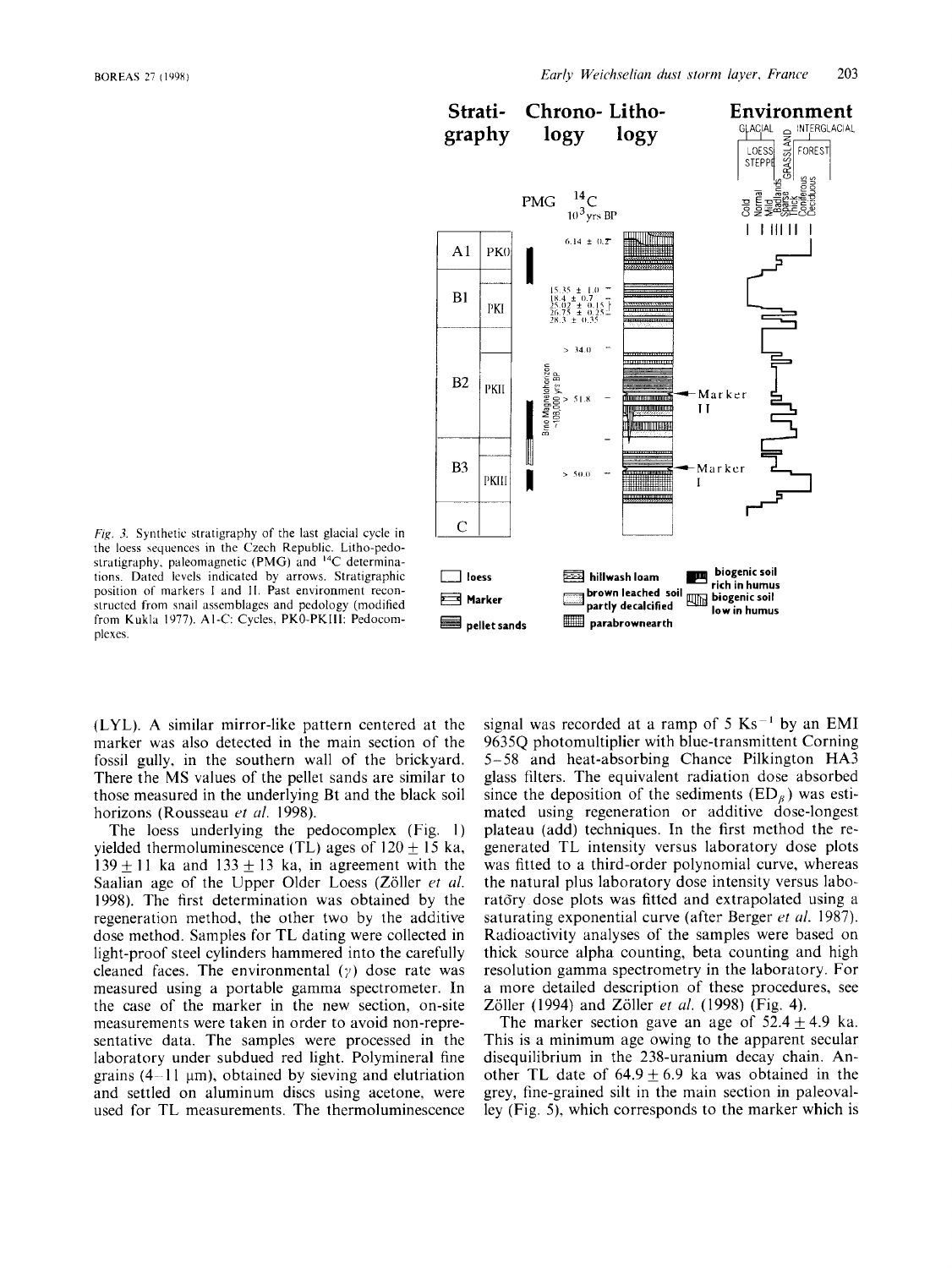

*Fig. 4.* Correlation between the Achenheiin sequence and central European loess stratigraphy. Left: **I4C** chronology and lithology **in** central Europe (see Fig. *3)* Right: lithology, TL dates and magnetic susceptibility in Achenheim. Proposed correlations shown by arrows. (Otherwise same as in Figs. 2 and *3).* 

here partially reworked and para-autochthonous (Rousseau *et ul.* 1998; Zoller *ct uf.* 1998). These two datcs and the similar lithologic succession of the marker in Achenheim and the PKII marker in Bohemia (Kukla 1977) lead us to believe that the two may be of the same age, approximately coeval with the 5/4 boundary. Given this interpretation, the onset of the loess sedimentation in Achenheim may have occurred at the time of strong dust peaks observed in the GRIP ice-core at a level dated to the  $c$ . 72 ka assessed by GRIP members (1993).

#### Markers

Markers are thin bands of fine-grained silt which separate black humus-rich, biogenic, steppe soils from overlying detritic, basically sterile, pellet sands. They were originally described from Bohemia and Moravia (Kukla 1961). They document a sharp switch from a rich ecosystem of dense grasslands with abundant pedofauna to lifeless badlands. Although markers are generally finer than the normal loess, no significant differences were found in the mineralogic composition of bulk samples of markers as compared to the loess.

In Sedlec near Prague, the Czech Republic, the

following granulometry of the PK I1 marker was reported by Hradilova (1994):  $< 0.01$  mm: 50.07%; 0.01 -0.05 mm: 44.23%); 0.05-0.125 mm: 4.60'%; and  $> 0.125$  mm: 1.10%. Kaolinite, smectite, illite, chlorite, quartz and K-feldspar made up the fine fraction below 63  $\mu$ m. In the finest fraction under 20  $\mu$ m, the smectite was almost absent. Gypsum was detected in the finest fraction  $\left($  < 2 mm) pointing to a dry source area of marker material (Hradilova & Stastny 1994).

The material composing the markers could not have originated close to the point of deposition since the surrounding ground was covered by black, mostly decalcified and degraded chernozems covered with a dense mat of grass cover. Local rivers carried mostly decalcified detritus from the surrounding woodlands. The grain composition of the marker points to its eolian origin. Micromorphological and mineralogic studies detected local components in the coarse fractions (Hradiva & Stastny 1994), but the composition of the fine fraction implies transport by dust storms of considerable magnitude, probably on a continental scale.

Up until now, the markers have only been described from the Lower Middle Rhine valley, near Koblenz, and in the Czech Republic, Austria and Slovakia. In the classical loess stratigraphy of central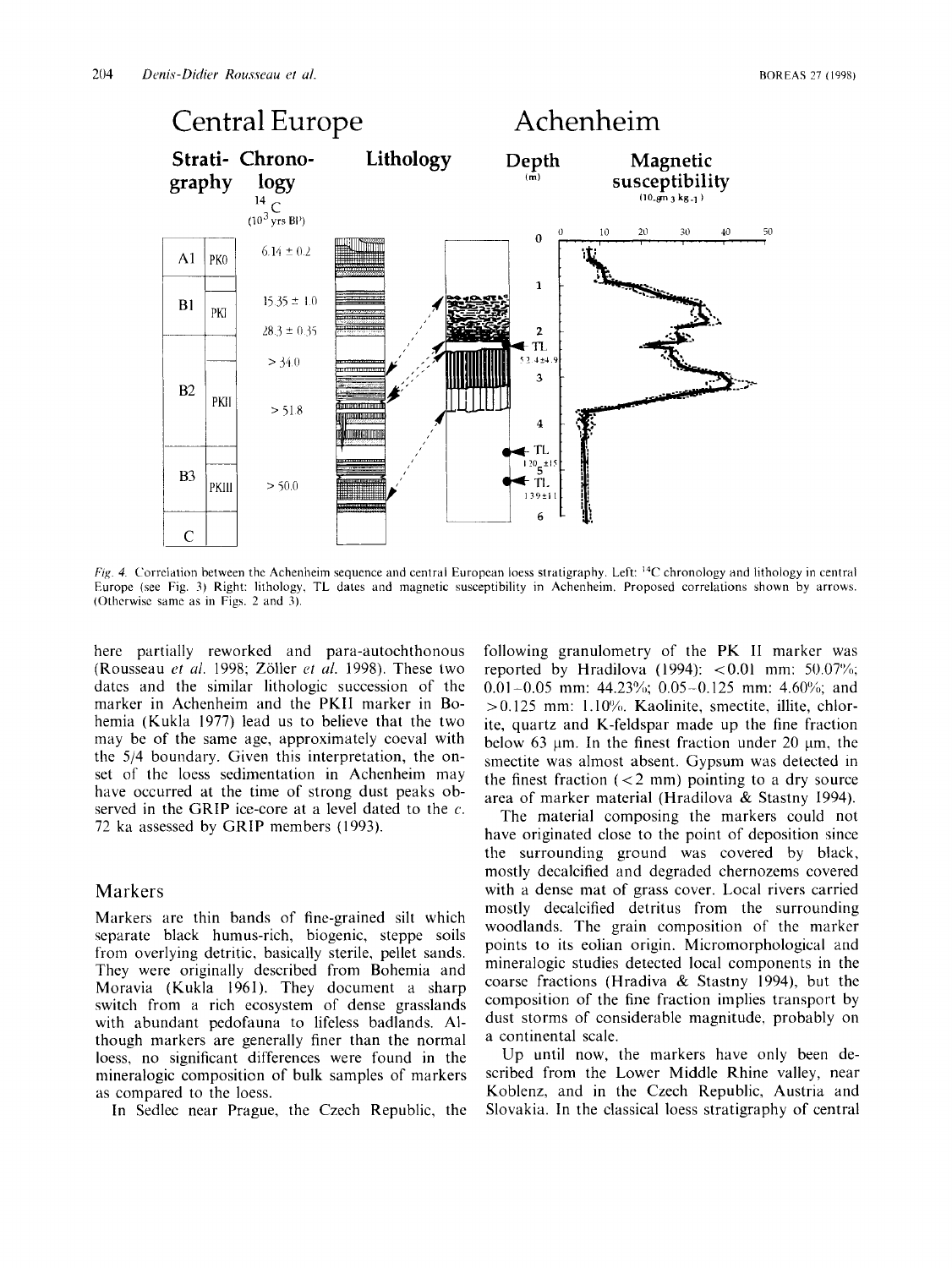

Fig. 5. Correlation of the two Upper Pleistocenc loess sequences at Achenheim. On the left, the main section located in the southern wall modified. On the right the newlv (from Rousseau *et ill.* 1995 *20*  studied scction described in the present study). The marker level has minimum thermoluminescence ages of 52.3 and 64.9 thousand years.

Europe, three major pedocomplexes have been described during the last climatic cycle. Among them Kukla & Lozek (1961) noted the occurrence of two markers in pedocomplexes PKIII and PKII. The first is believed to have occurred at around 110 ka, while the second dates to about the time of the **MIS** 5/4 boundary, i.e., to around 72 ka. Within the range of dating accuracy, this is also the probable level of the marker in Achenheim. The proposed land equivalent of the **MIS** 514 boundary is marked by a sharp degradation of the environment. In the loess sequences, the sharpest deterioration of the landscape occurred at the PKll marker level and coincides with the onset of the last pleniglacial largely abiotic environments in the loess belt. Pollen data indicate that this boundary coincides with the establishment

of full-glacial steppes and tundras in western Europe (Kukla *et al.* 1997; Woillard 1978, 1979).

The profile from the new section of Achenheim reflects a succession from a harsh continental steppe in UOL to a forest (Bt horizon), and then to a temperate steppe (autochthonous chernozem). The Last Interglacial forest which led to the development of the Bt horizon was probably replaced by the chernozem steppe in the Early Glacial. Fine-grained silt of the marker was deposited over the autochthonous blackish chernozem unit relatively suddenly followed by the hillwash deposit of pellet sands, which reflect the action of rain downpours hitting parched dry soil. These heavy rains first removed the chernozemic and later the exposed Bt horizons. Finally, a prolonged episode of eolian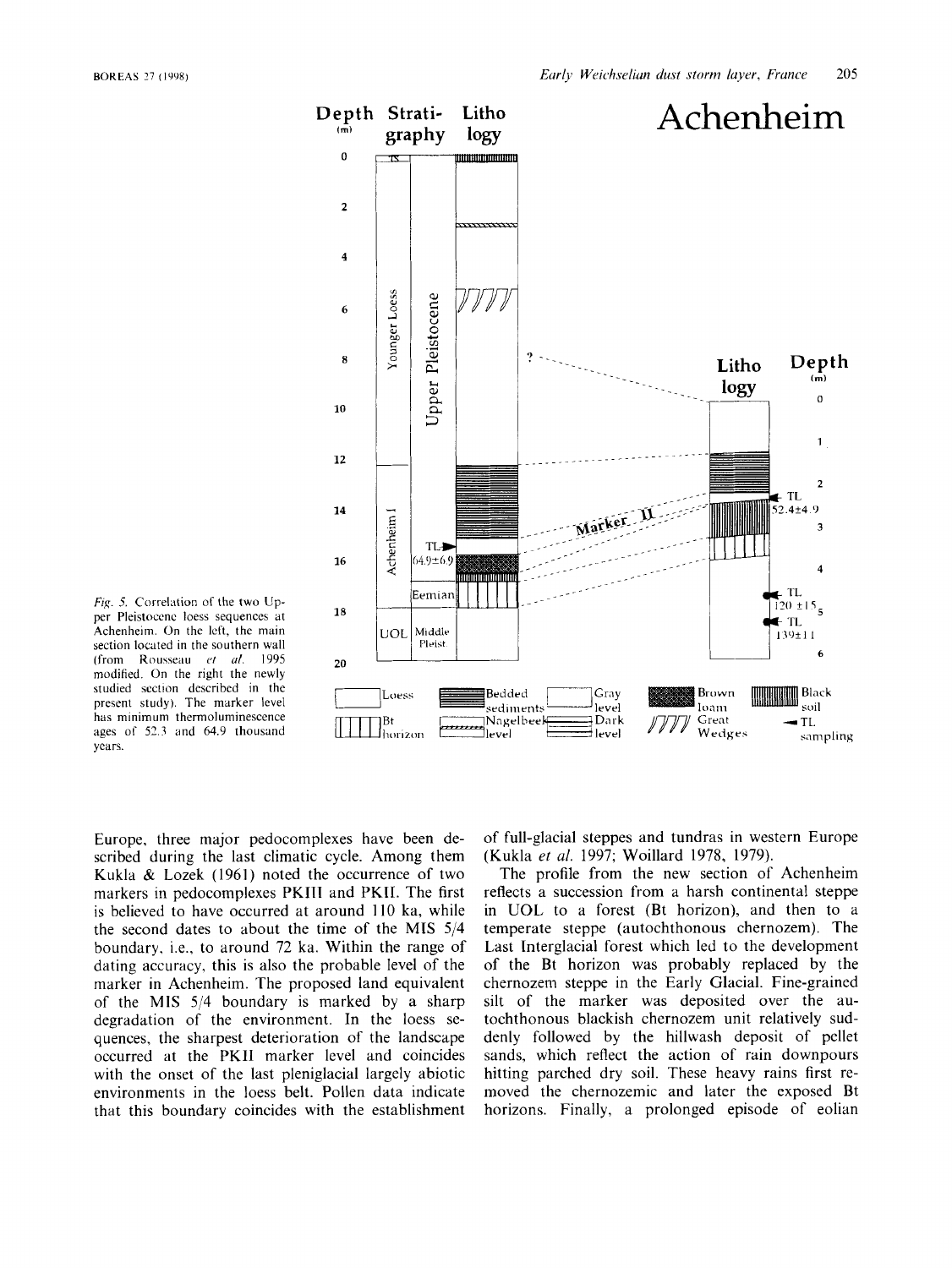sedimentation followed, represented by the loess unit LYL. This lithologic succession is, in essence, identical with others described from the central European loess belt (Kukla 1961, 1977). The 'new section' however, is the first one where the typical marker is identified in France.

### Conclusions

A marker of fine-grained dust separating rich biogenic soils from overlying barren ones, lithologically similar to that found in central Europe, is identified in a newly studied section of the Achenheim 1 pedocomplex in France. The abrupt transition to the Pleniglacial bare landscape in northeastern France at or prior to 65 ka based on TL dating and correlation with marine isotope stage *5* may have been the result of a continental-scale dust storm. Marker **I1**  equivalents elsewhere in France together with additional physical datings (TL and **I4C)** in Achenheim, should allow us to further constrain the chronology of this loess sequence.

The fact that a marker occurs in the Upper Pleistocene sequence in Achenheim is of particular interest. The layer, well known from central Europe, is almost unknown west of the Rhine. The question therefore remains whether a single hypothesized large-scale, early Weichselian dust storm affected western and central Europe at the same time or whether the Achenheim marker is the product of a separate regional west European drought episode.

*Acknowledgments.* • We extend our thanks to Pierre Antoine, Michel Fontugne, and Christine Hatte, Jean Sommé and Jean-Pierre Lautridou for comments and their help with the fieldwork; and to Joyce Gavin for English language correction. Etiennc Juvigné and John Lowe are thanked for their helpful comments. This study was supported by EU grant EV5V-0298 in the Environment program. George Kukla received support from the French CNRS, Département de Sciences de l'Univers (SDU), as Associate Senior Research Scientist to CNRS. This is ISEM (Institut des Sciences de I'Evolution de Montpellier) contribution 96-161.

#### References

- **An, Z.** S., Kukla, G., Porter, **S.** C. & Xiao, **J.** L. 1991: Magnetic susceptibility evidence of monsoon variation on the loess plateau of Central China during the last 130,000 years. *Quaternary Research 36, 29-36.*
- Beget. J. E., Stone, D. B. & Hawkins, D. B. 1990: Paleoclimatic forcing of magnetic susceptibility variations in Alaskan loess during the late Quaternary. Geology 18, 40-43.
- Berger, G. W., Lockhart, R. A. & Kuo, J. 1987: Regression and error analysis applied to the dose-response curves in thermolu $m$ inescence dating. *Nuclear Trucks and Radiation Measurements 13,* 177- 184.
- Bond, G., Heinrich, H., Broecker, W., Labeyrie, L., McManus, J.. Andrews, J., Huon, S., Jantschik, R., Clasen, S., Simet, C., Tedesco, K., Klas, M., Bonani, G. & Ivy, *S.* 1992: Evidence for massive discharges of icebergs into the North Atlantic ocean during the last glacial period. *Nuture* 360, 245 249.
- Bond, G. & Lotti, R. 1995: Iceberg discharges into the North Atlantic on millennia1 time scales during the last glaciation. *S(.iewo* 267, 1005- 1010.
- Dansgaard, W., Johnsen. S. J., Clausen, H. B. & Langway, C. *C.*  1972: Speculation about the next glaciation. *Quuternarj, Research 2, 396-398.*
- Dansgaard, W., Clausen, H. B., Gundestrup, N., Hammer. C. U., Johnsen, S. F., Kristinsdottir, P. M. & Reeh, N. 19.82: **A** new Greenland deep ice core. *Science* 218, 1273 - 1277.
- Ding, **Z.,** Liu T., Rutter, N. W., **Yu,** Z., Guo, Z. & Zhu, R. 1995: Ice-volume forcing of East Asian winter monsoon variations in the past 800,000 years. *Quarternary Research 44*, 149-159.
- Forster, T. & Heller, **F.** 1994: Loess deposits from the Tajik depression (Central Asia): Magnetic properties and paleoclimate. *Earth and Planetary Sciences Letters 128*, 501 512.
- GRIP members 1993: Climate instability during the last interglacial period recorded in the GRIP ice core. *Nuture* 364, 203 207.
- Grootes, **P.** M., Stuiver, M., White, J. W. C., Johnscn. *S.* F. & Jouzel, J. 1993: Comparison of oxygen isotope records from the GISP2 and GRIP Greenland ice cores. *Nature 366*, 552-554.
- Grousset, F. E., Labeyrie, L. D., Sinko, J. **A,,** Cremer. M., Bond. G., Duprat, J., Cortijo. E. & Huon, S. 1993: Patterns of icerafted detritus in the Glacial North Atlantic (40-55°N). *Paleot~eunojiruphy* 8, 175- 192.
- Haesaerts, P., Juvigné, E., Kuyl, O., Mucher, H. & Roebroeks, W. 1981. Compte rendu de l'excursion du 13 juin 1981, en Hesbaye et au Limbourg neerlandais, consacrée à la chronostratigraphie des loess du Pléistocène supérieur. Annales de la *So(,ihti Glologiqire cie Belgique* 104, 223-240.
- Heim, J., Lautridou, J. P., Maucorps, J., Puisségur, J. J., Sommé, J. & Thévenin, A. 1982: Achenheim: une séquence type des loess du Pléistocène moyen et supérieur. *Bulletin Association frcin(.uise d'Etutle ttu Quuternaire 10 11,* 147 ~ 159.
- Heinrich, H. 1988: Origin and consequences of cyclic ice rafting in thc northeast Atlantic Ocean during the past 130,000 years. *Quuternary Reseurcli 29,* 142- 152.
- Heller, F. & Liu, T. S. 1982: Magnetostratigraphical dating of loess deposits in China. *Nature 300*, 1169-1172.
- Hovan, S. **A.** & Rca, D. K. 1991: Late Pleistocene continental climate and oceanic variability recorded in northwest Pacific sediments. *Paleoceanography* 6, 349-370.
- Hradilova, **J.** 1994: New micromorphological knowledge of the last Pleistocene glacial cycle in the loess profile at Praha-Sedlec. *Journal of the Czech Geological Society 39, 319-329.*
- Hradilova, J. & Stastny, M. 1994: Changes in the Clay Fraction Mineral Composition in a Loess Profile of the Last Interglacial and Early Glacial in Praha-Sedlec. Acta Universitatis Carolinae *Geologic,a 38.* 229 ~ 238.
- Juvigné, E., Haesaerts, P., Mestgah, H., Pissart, A. & Balescu, S. 1996: Revision du stratotype loessique de Kesselt (Limbourg, Belgique). *Comptes Rendus de I' Acadimic dees Sciences Purir 323*, série IIa, 801-807.
- Kukla, G. 1961: Lithologische Leithorizonte der tschechoslowakischen Lössprofile. Véstnik Ustredniho Ustavu Geologickeho 36, 369 - 372.
- Kukla, G. 1977: Pleistocene land-sea correlations. 1. Europe. *Eurth-Science Reviews 13,* 307-374.
- Kukla, G. 1987: Loess stratigraphy in central China. *Quaternary Sriericc. Rrciews* 6, 191 -219.
- Kukla, G. & Cilek V. 1996: Plio-Pleistocene megacycles: record of climate and tectonics. *Palaeogeography*. *Paleoclimatology*, *Palaeoecology* 120, 171-194.
- Kukla, G. & Lozek, V. 1961: Loess and related deposits. *l.VQUA 6th Int. Congr. Warszawa, Institut Geology Prace 34, 11-28*
- Kukla, G., An, Z. S., Melice, **J.** L., Gavin, **J.** & Xiao, J. L. 1990: Magnetic susceptibility record of Chinese Loess. *Transactions Roytil* Society *Edinburgh: Earth Sciences 81,* 263-288.